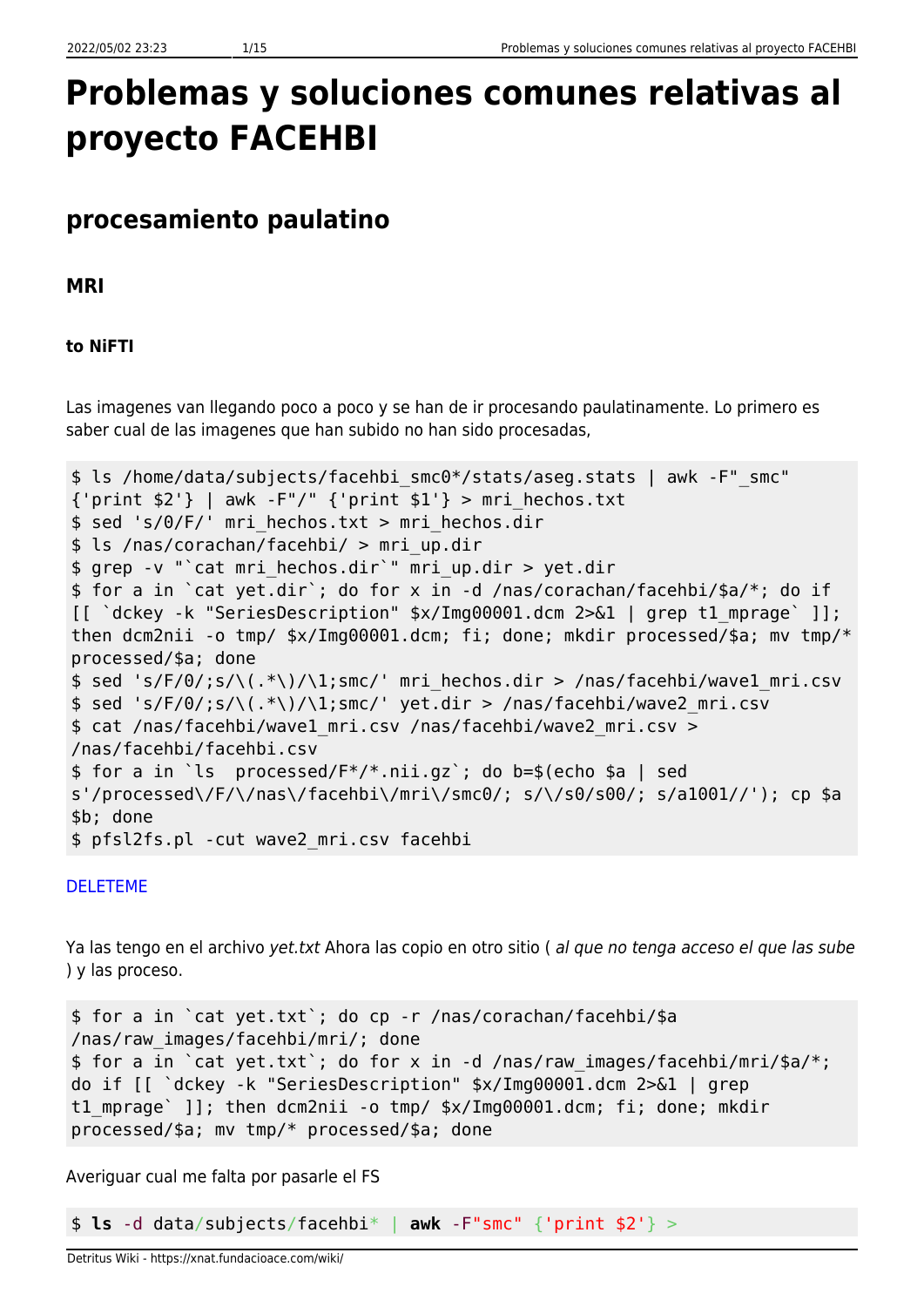```
~/data/facehbi/fs_done.txt
$ ls -d /nas/corachan/facehbi/* | awk -F"/" {'print $5'} | sed 's/F/0/' >
~/data/facehbi/haymri.txt
$ grep -v "`cat ~/data/facehbi/fs_done.txt`" ~/data/facehbi/haymri.txt
```
Ahora viene la parte jodida. He de copiar las imagenes correctamente segun la nomenclatura del procesamiento. Voy a ir una por una y copiarlas segun el esquema,

Una a una seria asi,

\$ cp processed/F042/s005a1001.nii.gz /nas/facehbi/mri/smc0042s0005.nii.gz

## **Esto se puede mejorar!!!**

```
$ for a in `ls processed/F*/*.nii.gz`; do b=$(echo $a | sed
s'/processed\/F/\/nas\/facehbi\/mri\/smc0/; s/\/s0/s00/; s/a1001//'); echo
"$a $b"; done
```
## **to Freesurfer**

Ahora tengo que convertir el archivo yet.txt en una lista que entienda el pipeline.

\$ sed 's/F/0/;s/\(.\*\)/\1;smc/' yet.txt > /nas/facehbi/wave2\_mri.csv

**He modificado el script** *pfsl2fs.pl* **para que me deje asignarle solo un cierto numero de sujetos en un csv.** Esto deberia funcionar.

```
$ pfsl2fs.pl -cut wave2_mri.csv facehbi
```
No se ha de olvidar el incluir las iamgenes nuevas en el listado del estudio

```
$ mv facehbi.csv wave1_mri.csv
$ cat wave1_mri.csv wave2_mri.csv > facehbi.csv
```
Ahora ya se podria procesar con Freesurfer

\$ precon.pl -cut wave2\_mri.csv facehbi

## **DTI**

## **to NiFTI**

```
$ for a in `ls /nas/corachan/facehbi/`; do for x in -d
/nas/corachan/facehbi/$a/*; do if [[ `dckey -k "SeriesDescription"
$x/Img00001.dcm 2>&1 | grep "ep2d_diff_mddw_64_p2$"` ]]; then dcm2nii -o
/nas/facehbi/tmp_dti/ $x/; fi; done; mkdir processed/$a; mv tmp_dti/*
processed/$a; done
$ cd /nas/facehbi
```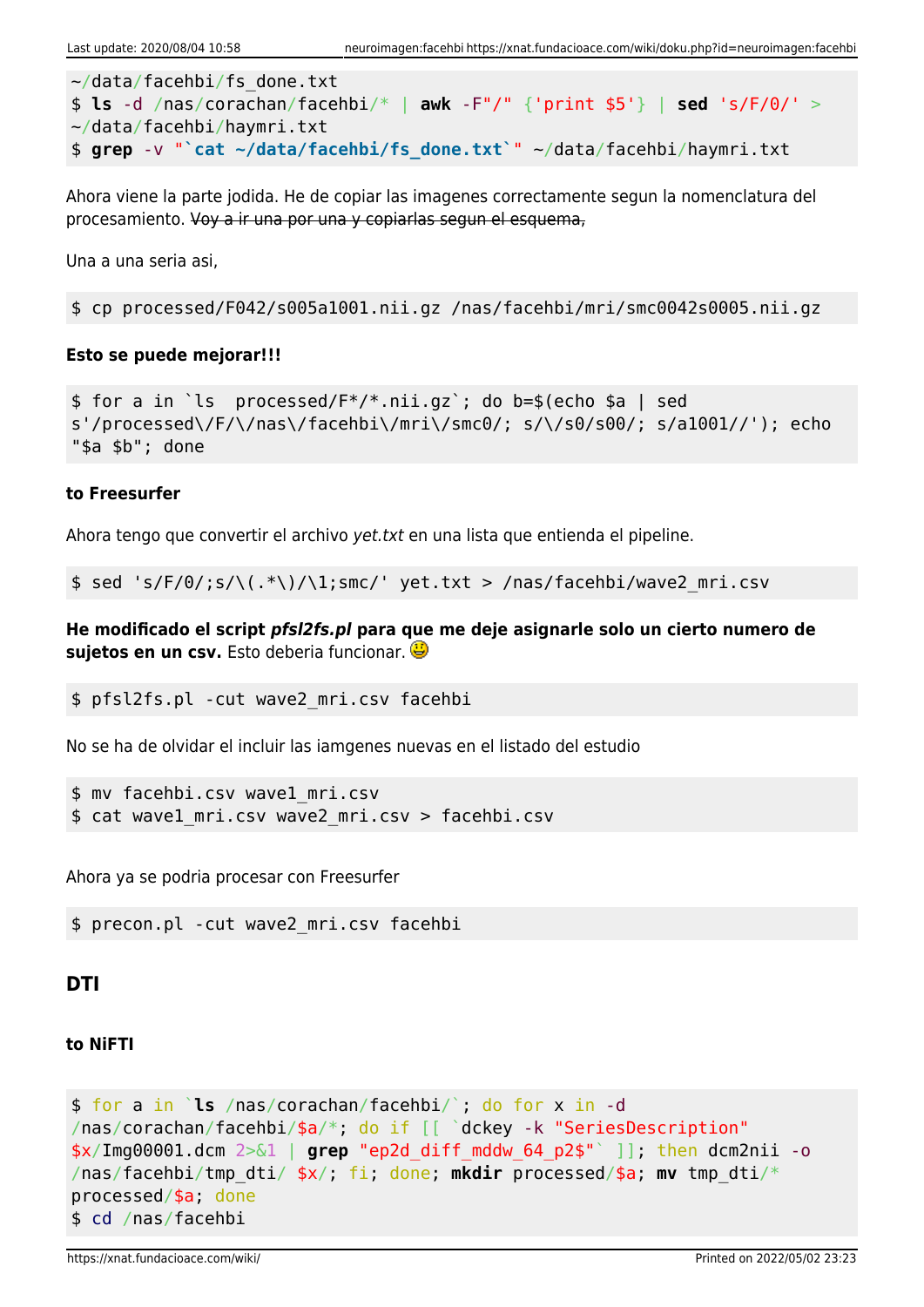```
$ for x in `find processed/ -name "*.bval"`; do nm=$(echo $x | sed
's/processed\/F\(.*\)\/s\(.*\)a001.bval/smc0\1s0\2/'); cp $x dti/${nm}.bval;
cp ${x%.bval}.bvec dti/${nm}.bvec; cp ${x%.bval}.nii.gz dti/${nm}.nii.gz;
done
```
#### **Procesamiento**

```
$ cat acqparams.txt
0 1 0 0.12192
0 -1 0 0.12192
$ indx=""
$ for ((i=1; i<=143; i+=1)); do indx="$indx 1"; done
$ echo $indx > dti index.txt
$ dti reg.pl -nocorr facehbi
$ dti metrics.pl facehbi
$ dti metrics.pl -a1 facehbi
$ dti metrics custom.pl -uofm SN facehbi
$ dti_metrics_custom.pl -uofm SN_anterior facehbi
$ dti_track.pl -uofm DMN facehbi
$ for x in `ls -d working/smc0*_probtrack_out`; do mv $x `echo $x | sed
's/out/DMN/'`;done
$ dti_metrics_alt.pl -path DMN facehbi
```
**FBB**



## **to NiFTI**

Para ir procesando según vayan llegando las imágenes,

```
$ cp -ru clinic/* raw_images/facehbi/fbb/
$ ls raw_images/facehbi/fbb/ | sed 's/FACEHBI-F\(.*\)B/\1/' >
facehbi/fbb_copied.txt
$ grep -v "`cat facehbi/fbb_done.txt`" facehbi/fbb_copied.txt >
facehbi/fbb_wave2.txt
```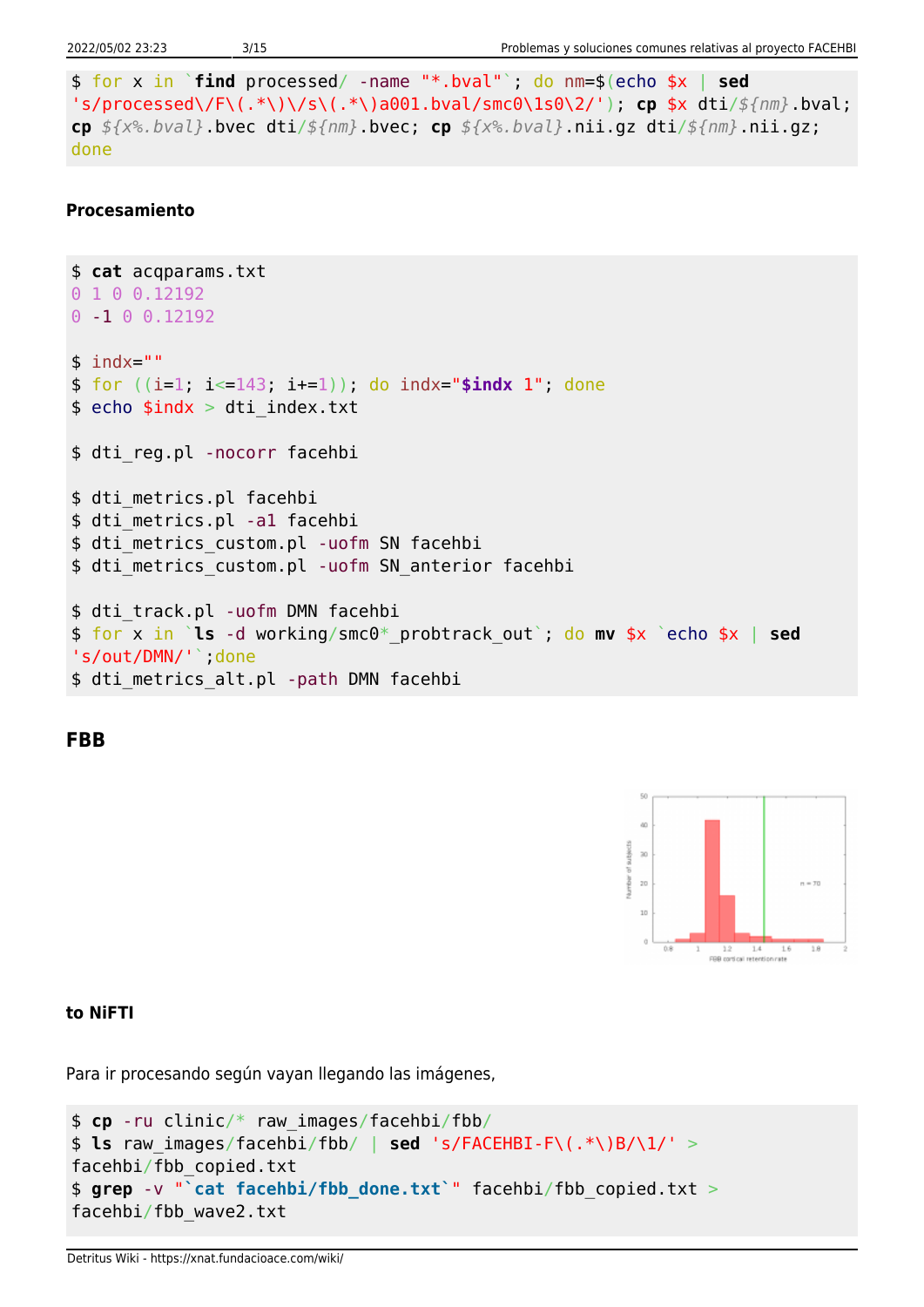```
$ grep -v "`cat facehbi/fbb_done.txt`" facehbi/fbb_copied.txt | sed
's/\(\cdot\*)/0\1;smc/' > facehbi/wave2 fbb.csv
$ sed 's/\(.*\)/0\1;smc/' facehbi/fbb_copied.txt > facehbi/wave1_fbb.csv
$ sed 's/\\(.*)/0\\1;smc/' facehbi/fbb copied.txt > facehbi/all fbb.csv
```
Otro ejemplo puede ser, si ya tengo hecho un pedazo, ¿Como saco de las que no he procesado? **Pues así**

```
$ ls /nas/clinic/ | sed 's/FACEHBI.*F\(.*\)B.*/0\1/' | sort | uniq >
hayfbb.txt
$ awk -F";" {'print $1'} facehbi_fbb_fs_suvr.csv > hechos.txt
$ grep -v "`cat hechos.txt`" hayfbb.txt | sed 's/\(.*\)/\1;smc/' > yet.txt
```
## **Problemas de almacenamiento y conversión de las imagenes**

#### **for** Delete!

Los DICOM llegan en carpetas de hasta 500 imagenes DICOM. Esto quiere decir que hay que copiar previamente todas las imagenes que queremos convertir a una misma carpeta y a partir de ahi es que se convierten.

Si tenemos un archivo txt (yet.txt en el ejemplo) y sabemos cual imagen hay que buscar hacemos,

```
$ for x in `awk -F";" {'print $1'} yet.txt`; do y=/nas/clinic/FACEHBI-
F\$(echo \$x\ sed 's/0\((.*\)/1/')B/DICOM; for od in `find \$y -maxdepth 2 -
name "*0000" -o -name "*0001"`; do for okf in `ls $od`; do if [[ `dckey -k
"SeriesDescription" $od/$okf 2>&1 | grep "5min"` ]] ; then cp $od/$okf
/nas/facehbi/tmp_2nifti/; fi; done;ff=$(ls /nas/facehbi/tmp_2nifti/ | head -
n 1); dcm2nii -o /nas/facehbi/tmp/ /nas/facehbi/tmp_2nifti/$ff; done; rm -rf
/nas/facehbi/tmp_2nifti/*; nf=$(ls /nas/facehbi/tmp/*.nii.gz | head -n 1);
fslsplit $nf /nas/facehbi/fbb_ok/smc${x}s; rm -rf /nas/facehbi/tmp/*; done
```
**ff** Delete!

[Esto está mejor aqui](https://xnat.fundacioace.com/wiki/doku.php?id=neuroimagen:fbb)

## **Datos demograficos**

lo que sale del omi es una mierda y hay que convertirlo en algo potable:

```
$ awk -F"," '{printf "%04d, %s, %d, %s, %s\n", $7,$9,$4,$3,$8}'
mierda_demo.csv | sed 's/Varón/1/;s/Mujer/0/;s/,
\([0-9]*\)\/\([0-9]*\)\/\([0-9]*\)/, \3-\2-\1/g' | awk -F"," '{printf "%04d,
%d, %d, %d\n", $1,$2,$3,$5-$4}' > mier demo.csv
```
y sacamos la edad de la fecha de nacimiento y la del screening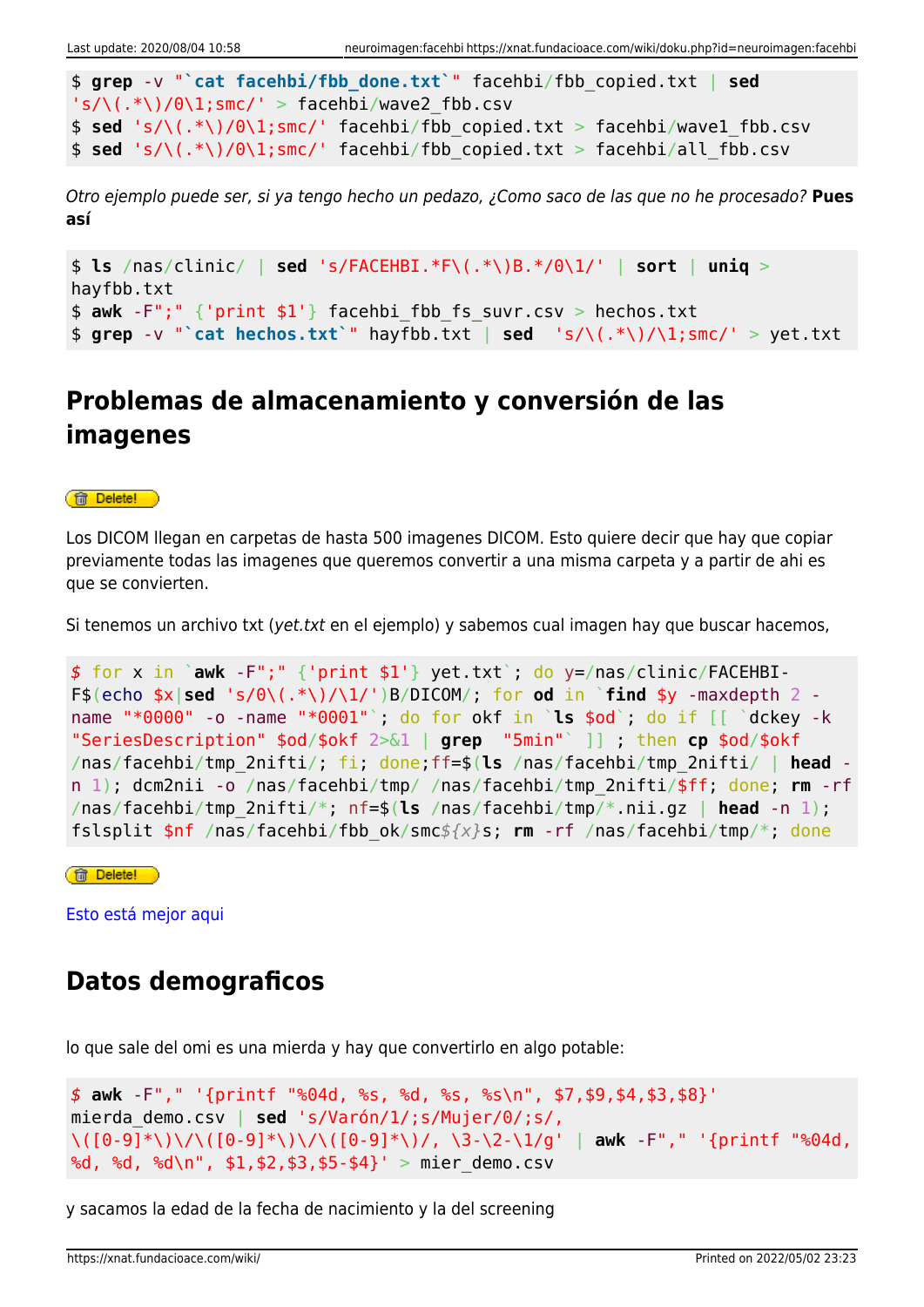```
#!/usr/bin/env perl
```

```
use strict;
use warnings;
use utf8;
use Date::Manip;
use Math::Round;
mvshift;
my $heads;
open IDF, "<$ifile" or die "Couldn't find input file";
while(<IDF>){
     if(/^Subject.*/){
         print "Subject, Gender, Education, Age\n";
     }
    if(my ($nodate, $data1, $data2) = /(\d{4}, \d+, \d{1,2}), (\d+-\d+-\d+),(\dagger\ddot{\theta} + d)my $age = nearest(0.1,
Delta_Format(DateCalc($date1,$date2),"%hv")/(24*365.2425));
         print "$nodate, $age\n";
     }
}
close IDF;
```
## **Extract image date**

**MRI**

First approach,

```
[osotolongo@detritus facehbi]$ for y in /nas/corachan/facehbi/*; do for x in
${y}/*; do if [[ `dckey -k "SeriesDescription" ${x}/Img00001.dcm 2>&1 | grep
t1 mprage` ]]; then a=$(dckey -k "StudyDate" ${x}/Img00001.dcm 2>&1); fi;
done; echo ${y} ${a};done
/nas/corachan/facehbi/F001 20141205
/nas/corachan/facehbi/F002 20141205
/nas/corachan/facehbi/F003 20141211
/nas/corachan/facehbi/F004 20141212
.......
```
Vamos a ordenarlo un poco,

```
[osotolongo@detritus facehbi]$ for y in /nas/corachan/facehbi/*; do for x in
${y}/*; do if [[ `dckey -k "SeriesDescription" ${x}/Img00001.dcm 2>&1 | grep
t1 mprage` ]]; then a=$(dckey -k "AcquisitionDate" \frac{2}{\lambda}/Img00001.dcm 2>&1);
fi; done; echo \S{y} \S{a};done | sed 's/.*F/0/; s/ /;/' >
/home/osotolongo/facehbi/dicom_mri_v0_date.csv
```
Detritus Wiki - https://xnat.fundacioace.com/wiki/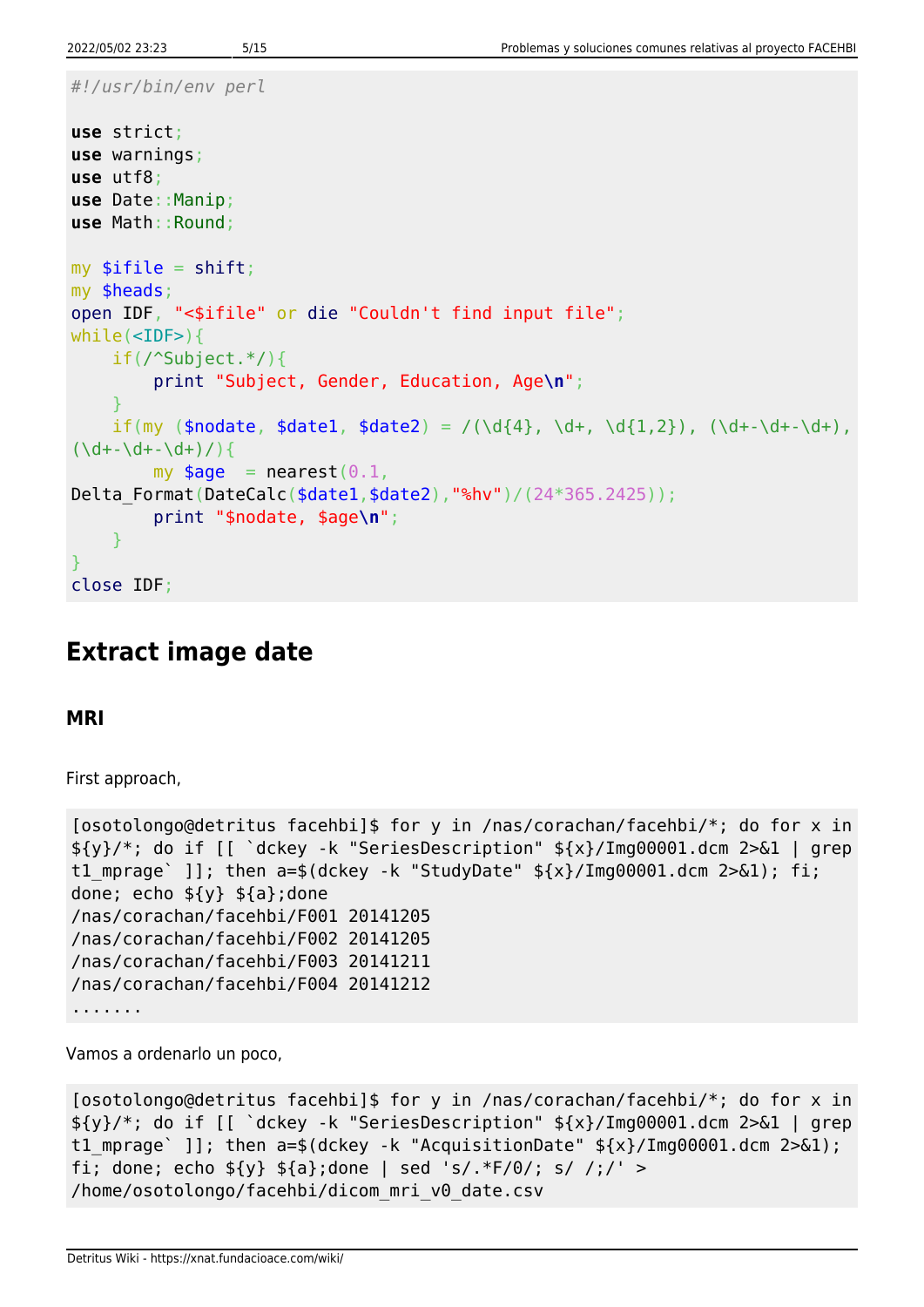O mas rapido, **fa Delete!** 

[osotolongo@detritus facehbi]\$ for y in /nas/corachan/facehbi 2/\*; do for x in `find  $\S\{v\}$  -type f | head -n 1 ; do a=\$(dckey -k "AcquisitionDate"  $\S\{x\}$ 2>&1); done; echo \${y} \${a}; done | sed 's/.\*F/0/; s/\_.\* / /; s/ /;/' | uniq | grep -v 0ACEHBIS > /home/osotolongo/facehbi/dicom\_mri\_v2\_date.csv

## **Cuidado que en la visita 2 hay algunas adquisiciones de la visita 0**.

```
[osotolongo@detritus corachan]$ for y in /nas/corachan/facehbi_2/*; do for x
in `find \S{y} -type f | head -n 1 ; do a=$(dckey -k "AcquisitionDate" \S{x}2 > 61; done; echo \frac{1}{2} {\frac{1}{2}}; done
.....
/nas/corachan/facehbi_2/F171 20171130
/nas/corachan/facehbi_2/F171_._._(1D15024531) 20151128
......
```
Vamos a darle una vuelta,

[osotolongo@detritus corachan]\$ for y in /nas/corachan/facehbi\_2/\*; do for x in `find  $\S{y}$  -type f | head -n 1 ; do a=\$(dckey -k "AcquisitionDate"  $\S{x}$ 2>&1); done; echo \${y} \${a}; done | sed 's/.\*F/0/; s/\_.\* / /; s/ /;/' | grep -v 0ACEHBIS > /home/osotolongo/facehbi/dicom\_mri\_v2\_pre\_date.csv

y voy a hacer un script en perl para que escoja el que tenga la fecha mas alta,

[clean\\_pre\\_date.pl](https://xnat.fundacioace.com/wiki/doku.php?do=export_code&id=neuroimagen:facehbi&codeblock=21)

```
#!/usr/bin/perl
use strict;
use warnings;
my $ifile = '}/home/osotolongo/facehbi/dicom mri v2 pre date.csv';my \text{fofile} = \text{home/osotolongo/facehbi/dicom mri} v2 date.csv';
my %imgdates;
open IDF, "<$ifile" or die "No such file!";
while (<IDF>){
         (my \text{subject}, \text{my} \text{simdate}) = \text{/(.*)}; (\cdot^*)/\text{;} if (exists($imgdates{$subject})){
                  $img dates {$subject} = $imdate unless
(simg dates {ssubject} > simal);
          }else{
                  $img dates {$subject} = $imdate;
          }
}
close IDF;
open ODF, ">$ofile" or die "Couldn't create file";
foreach my $subject (sort keys %imgdates){
```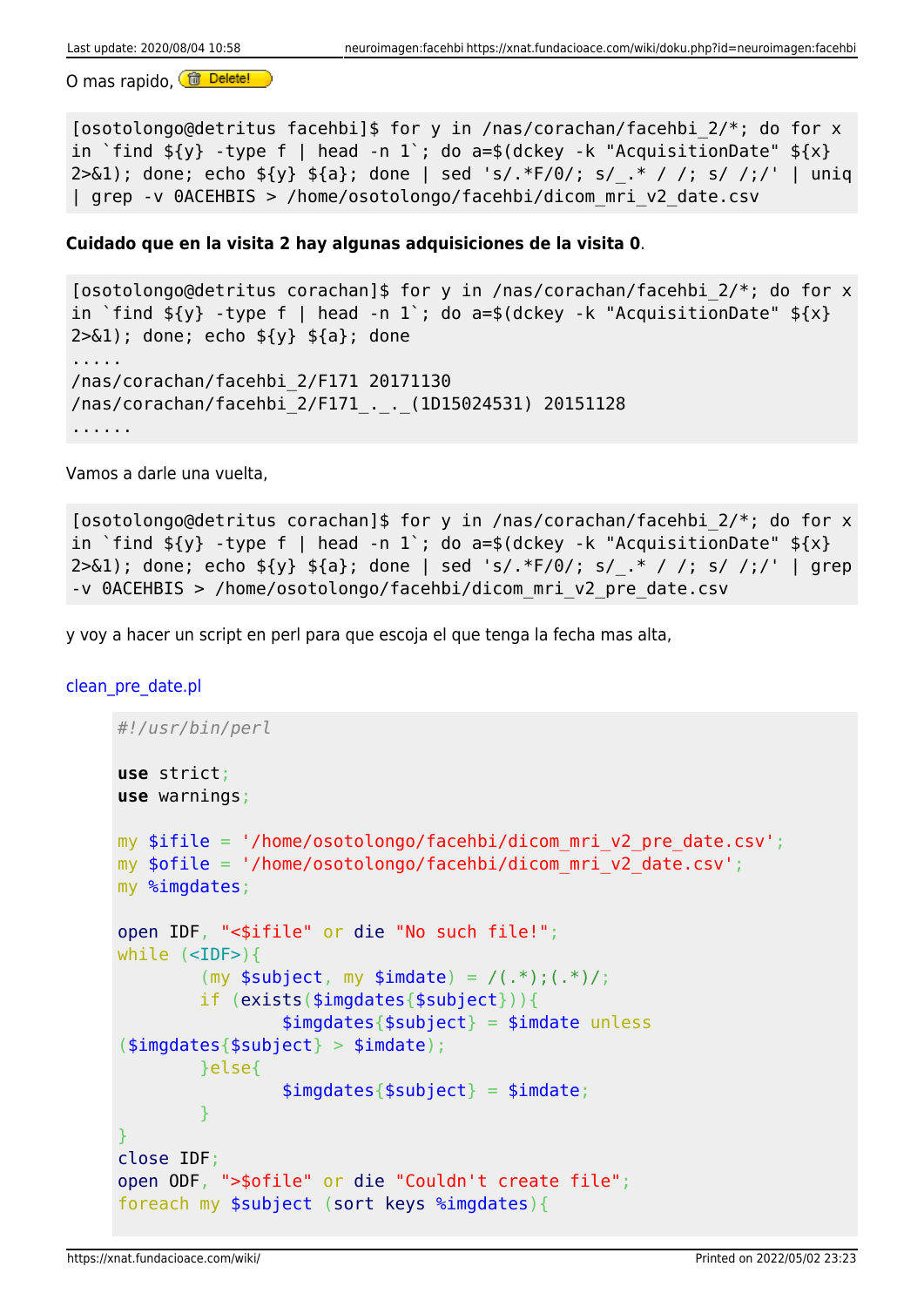```
 print ODF "$subject;$imgdates{$subject}\n";
}
close ODF;
```
A ver ahora,

```
[osotolongo@detritus facehbi]$ ./clean_pre_date.pl
[osotolongo@detritus facehbi]$ grep "0171;" dicom_mri_v2_date.csv
0171;20171130
```
Parece que funciona.

## **Encontrar los directorios erroneos en la V2**

Primero lista de los directorios y fecha de los DCM,

```
[osotolongo@detritus facehbi_2]$ for y in /nas/corachan/facehbi_2/*; do for
x in `find ${y} -type f | head -n 1`; do a=$(dckey -k "AcquisitionDate" ${x}
2>&1); done; s=$(echo ${y} | sed 's/.*F/0/; s/_.*//'); echo ${s} ${a} ${y};
done | grep -v repe | sed 's/ /;/g'>
/home/osotolongo/facehbi/listado_mri_v2.csv
[osotolongo@detritus facehbi_2]$ head
/home/osotolongo/facehbi/listado_mri_v2.csv
0001;20170124;/nas/corachan/facehbi_2/F001
0002;20170323;/nas/corachan/facehbi_2/F002
0003;20170123;/nas/corachan/facehbi_2/F003
0005;20170123;/nas/corachan/facehbi_2/F005
0006;20170124;/nas/corachan/facehbi_2/F006
0007;20170120;/nas/corachan/facehbi_2/F007
0008;20170125;/nas/corachan/facehbi_2/F008
0009;20170207;/nas/corachan/facehbi_2/F009
0010;20170208;/nas/corachan/facehbi_2/F010
0011;20170127;/nas/corachan/facehbi_2/F011
```
hago un script para escoger los de menor fecha,

## [find\\_bad\\_guys.pl](https://xnat.fundacioace.com/wiki/doku.php?do=export_code&id=neuroimagen:facehbi&codeblock=24)

```
#!/usr/bin/perl
use strict;
use warnings;
my $ifile = '/home/osotolongo/facehbi/listado_mri_v2.csv';
my %imgdates;
open IDF, "<$ifile" or die "No such file!";
while (<IDF>){
```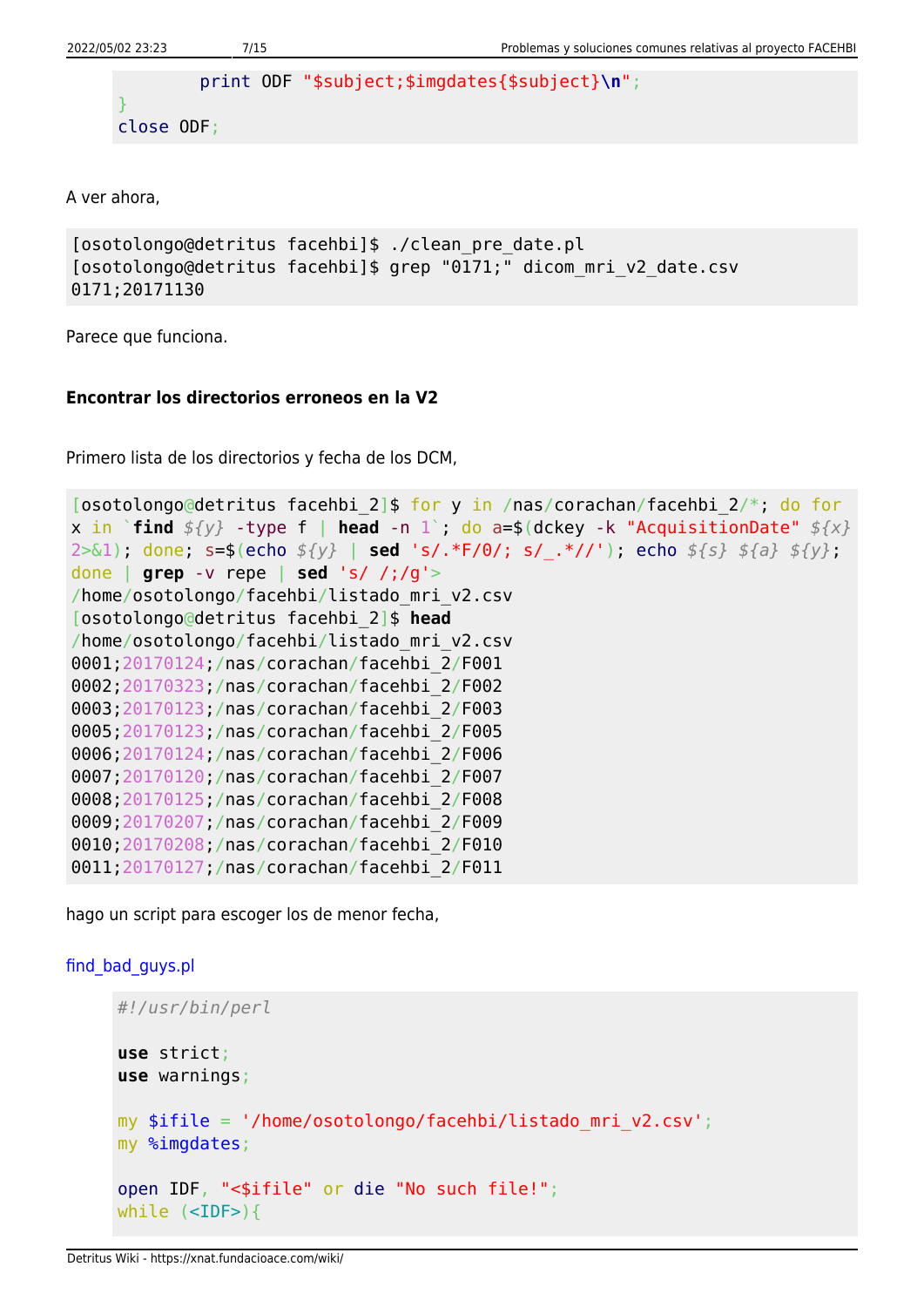```
(my \text{subject}, \text{my } \text{simdate}, \text{my } \text{simdir} = /(.*);(.*);(.*) if (exists($imgdates{$subject}) &&
exists($imgdates{$subject}{'date'})){
         if ($imgdates{$subject}{'date'} > $imdate) {
              print "$imdir; $imdate\n";
         }else{
              print "$imgdates{$subject}{'dir'};
$imgdates{$subject}{'date'}\n";
             $img dates{$subject}{'date'} = $imdate;$imgdates{$subject}{'dir'} = $imdir;
 }
     }else{
          $imgdates{$subject}{'date'} = $imdate;
         $img dates {$subject}{'dir'} = $imdir;
     }
}
close IDF;
```
Y vamos a comprobar cuantos directorios repetidos o de otra visita hay,

```
[osotolongo@detritus facehbi]$ ./find_bad_guys.pl
/nas/corachan/facehbi_2/F122_._._(1D17105595); 20171003
/nas/corachan/facehbi_2/F134_._._(1D15001121); 20151003
/nas/corachan/facehbi_2/F135_._._(1D15004700); 20151013
/nas/corachan/facehbi_2/F164_._(1D15028382); 20151209
/nas/corachan/facehbi_2/F171_._._(1D15024531); 20151128
/nas/corachan/facehbi_2/F173_._(1D15026521); 20151203
/nas/corachan/facehbi_2/F174_._._(1D15029459); 20151211
/nas/corachan/facehbi_2/F175_._._(1D15025918); 20151202
/nas/corachan/facehbi_2/F177_._(1D16000959); 20160107
/nas/corachan/facehbi_2/F178_._._(1D15029317); 20151211
/nas/corachan/facehbi_2/F179_._._(1D16002329); 20160111
/nas/corachan/facehbi_2/F181_._._(1D15027377); 20151205
/nas/corachan/facehbi_2/F182_._._(1D15032421); 20151220
/nas/corachan/facehbi_2/F183_._(1D15033327); 20151222
/nas/corachan/facehbi_2/F184_._._(1D15029736); 20151212
/nas/corachan/facehbi_2/F185_._._(1D15029773); 20151212
/nas/corachan/facehbi_2/F186_._._(1D15033618); 20151223
/nas/corachan/facehbi_2/F188_._._(1D15032797); 20151221
/nas/corachan/facehbi_2/F189_._._(1D16007077); 20160121
/nas/corachan/facehbi_2/F190_._._(1D15033280); 20151222
/nas/corachan/facehbi_2/F192_._._(1D15034692); 20151228
/nas/corachan/facehbi_2/F194_._._(1D15035643); 20151230
/nas/corachan/facehbi_2/F195_._._(1D16003897); 20160114
/nas/corachan/facehbi_2/F196_._._(1D16003334); 20160113
/nas/corachan/facehbi_2/F197_._._(2D16002969); 20160112
/nas/corachan/facehbi_2/F198_._._(1D16001968); 20160109
```
◉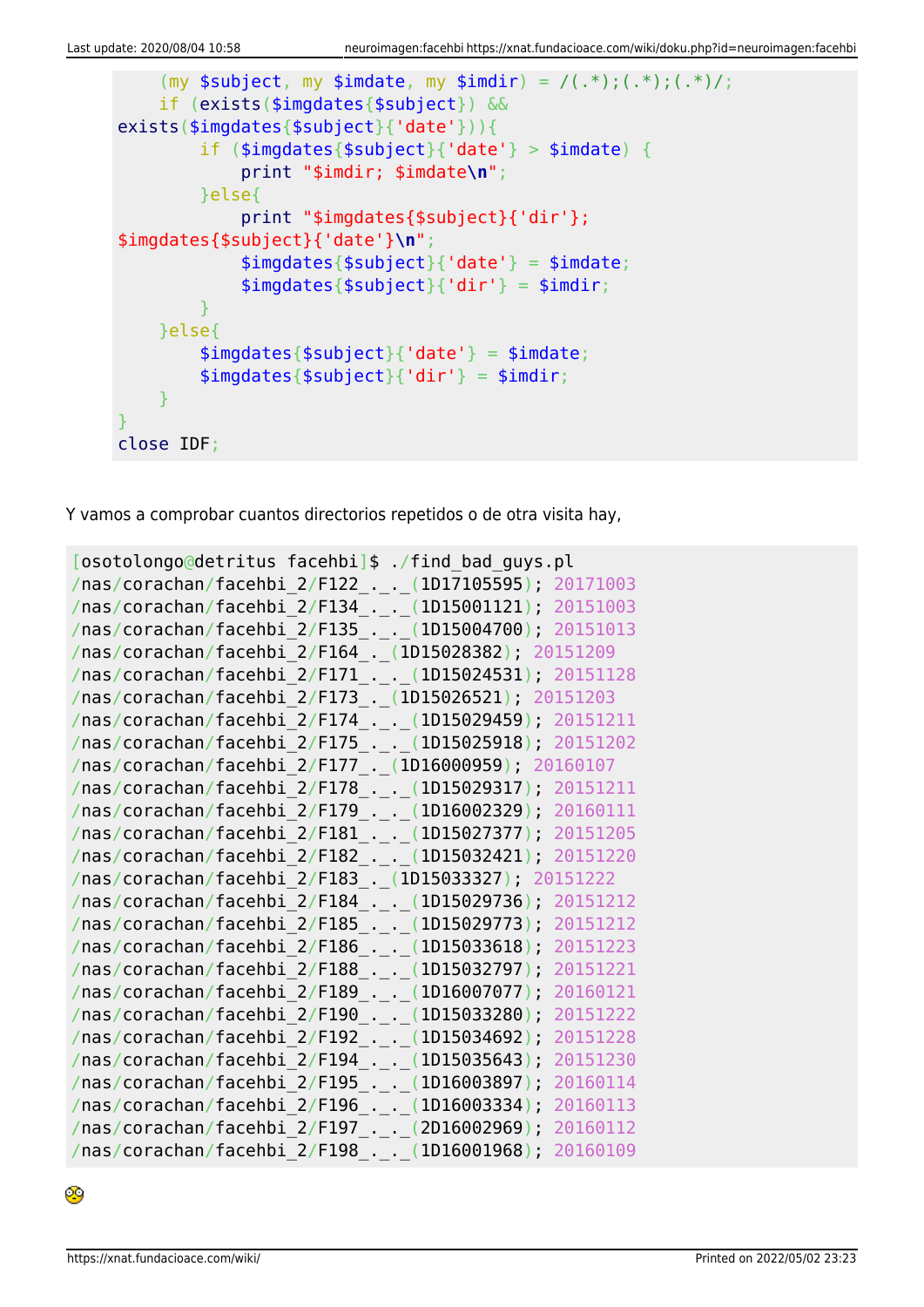Lo he escrito con la fecha para que me sirva de guia pero en fin,

[osotolongo@detritus facehbi]\$ ./find\_bad\_guys.pl | **awk** -F";" '{print \$1}' > mover\_estos.txt [osotolongo@detritus facehbi]\$ **su** - Password: [root@detritus ~]*# cd /nas/corachan/facehbi\_2/* [root@detritus facehbi\_2]*# mkdir badguys* [root@detritus facehbi\_2]*# for x in `cat /home/osotolongo/facehbi/mover\_estos.txt`; do mv \${x} badguys/; done* [root@detritus facehbi\_2]*# ls badguys/* F122 . . (1D17105595) F171 . . (1D15024531) F177 . (1D16000959) F182\_.\_.\_(1D15032421) F186\_.\_.\_(1D15033618) F192\_.\_.\_(1D15034692) F197\_.\_.\_(2D16002969) F134\_.\_.\_(1D15001121) F173\_.\_(1D15026521) F178\_.\_.\_(1D15029317) F183\_.\_(1D15033327) F188\_.\_.\_(1D15032797) F194\_.\_.\_(1D15035643) F198\_.\_.\_(1D16001968) F135\_.\_.\_(1D15004700) F174\_.\_.\_(1D15029459) F179\_.\_.\_(1D16002329)  $F184_-.(-1D15029736)$   $F189_-.(-1D16007077)$   $F195_-.(-1D16003897)$ <br> $F164_-.(1D15028382)$   $F175_-.(-1D15025918)$   $F181_-.(-1D15027377)$  $F164$ <sub>--</sub>(1D15028382)  $F175$ <sub>---</sub>(1D15025918) F185 . . (1D15029773) F190 . . (1D15033280) F196 . . (1D16003334)

**Y ahora viene lo bueno pues hay que arreglar y/o rehacer toda la visita 2 por los posibles errores producto de esto.**

**otro problema** hay algunos drop-outs que no he conseguido identificar y estan repetidos en la visita 2. Por suerte, alguien los ha encontrado pormi $\mathbb{C}$ .

```
[osotolongo@detritus f2cehbi]$ cat delete.txt
F172
F176
F191
```
Las lineas que habria que borrar,

```
[osotolongo@detritus f2cehbi]$ for x in `cat delete.txt`; do grep ${x}
*.csv; done
dates_mri.csv:F172,20151201
gdata_mri.csv:F172,0143,20121341,01.12.2015
guia_mri.csv:0143,F172
ids.csv:F172,143
info_mri.csv:F172,20121341,20151201
info_mri_proper.csv:F172,20121341,01.12.2015
internos.csv:F172,20121341
dates_mri.csv:F176,20151201
gdata_mri.csv:F176,0147,20150810,01.12.2015
guia_mri.csv:0147,F176
ids.csv:F176,147
info_mri.csv:F176,20150810,20151201
info_mri_proper.csv:F176,20150810,01.12.2015
internos.csv:F176,20150810
```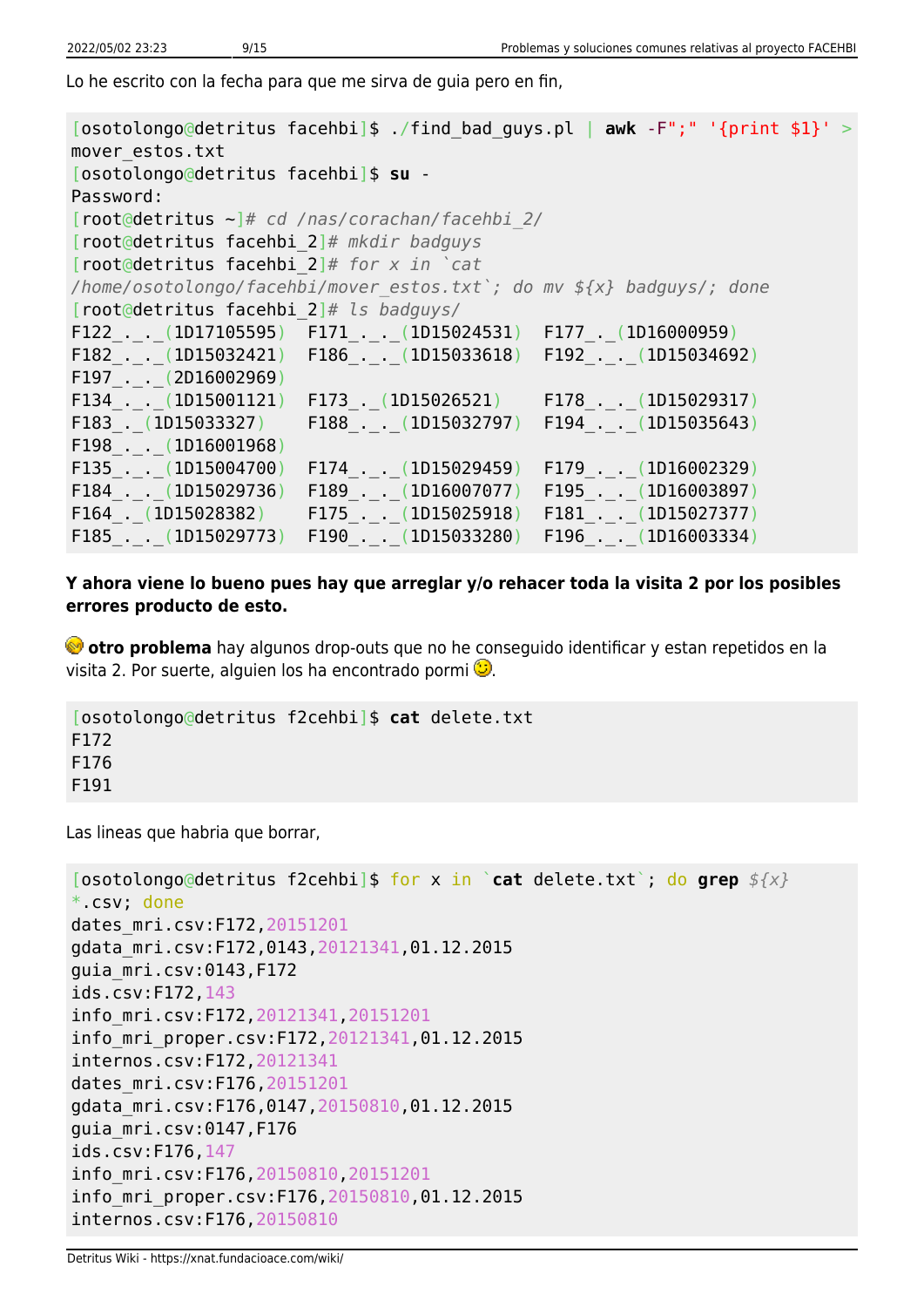dates\_mri.csv:F191,20151230 gdata\_mri.csv:F191,0160,20151116,30.12.2015 guia\_mri.csv:0160,F191 ids.csv:F191,160 info\_mri.csv:F191,20151116,20151230 info\_mri\_proper.csv:F191,20151116,30.12.2015 internos.csv:F191,20151116

Not so hard,

[osotolongo@detritus f2cehbi]\$ for x in `**cat** delete.txt`; do **sed** -i "/**\${x}**/d" \*.csv; done

## **FBB**

one random file by subject,

```
[osotolongo@detritus facehbi]$ find /nas/clinic/facehbi/FACEHBI-F001B/DICOM/
-type f \mid head -n 1
/nas/clinic/facehbi/FACEHBI-F001B/DICOM/15012118/23390000/27112349
```
ahora,

```
[osotolongo@detritus facehbi]$ for y in /nas/clinic/facehbi/*; do for x in
`find ${y}/DICOM/ -type f | head -n 1`; do a=$(dckey -k "AcquisitionDate"
{\frac{1}{2}} 2>&1); done; echo {\frac{1}{2}} {\frac{1}{2} ${a}; done | sed 's/.*-F/0/; s/B//; s/ /;/' >
/home/osotolongo/facehbi/dicom_fbb_v0_date.csv
[osotolongo@detritus facehbi]$ for y in /nas/clinic/facehbi 2/*; do for x in
`find \frac{f}{f} -type f | head -n 1`; do a=$(dckey -k "AcquisitionDate" f{x}2>61; done; echo \{y\} \{a\}; done | grep -v Error | sed 's//-/g; s/.*-F/0/;
s/F//; s/ /;/' > /home/osotolongo/facehbi/dicom fbb v2 date.csv
```
Parece raro pero dado el poco consistente formato de los archivos hay que cambiar las ordenes para cada directorio.

## **Pegando**

Las fechas quedan ahora en cuatro archivos,

```
[osotolongo@detritus facehbi]$ ls -l dicom_*
-rw-rw---- 1 osotolongo osotolongo 2800 May 20 10:06 dicom_fbb_v0_date.csv
-rw-rw---- 1 osotolongo osotolongo 2786 May 20 10:14 dicom fbb v2 date.csv
-rw-rw---- 1 osotolongo osotolongo 2884 May 18 14:59 dicom_mri_v0_date.csv
-rw-rw---- 1 osotolongo osotolongo 3262 May 20 10:02 dicom_mri_v2_date.csv
```
Voy a hacer un parser para juntar todo,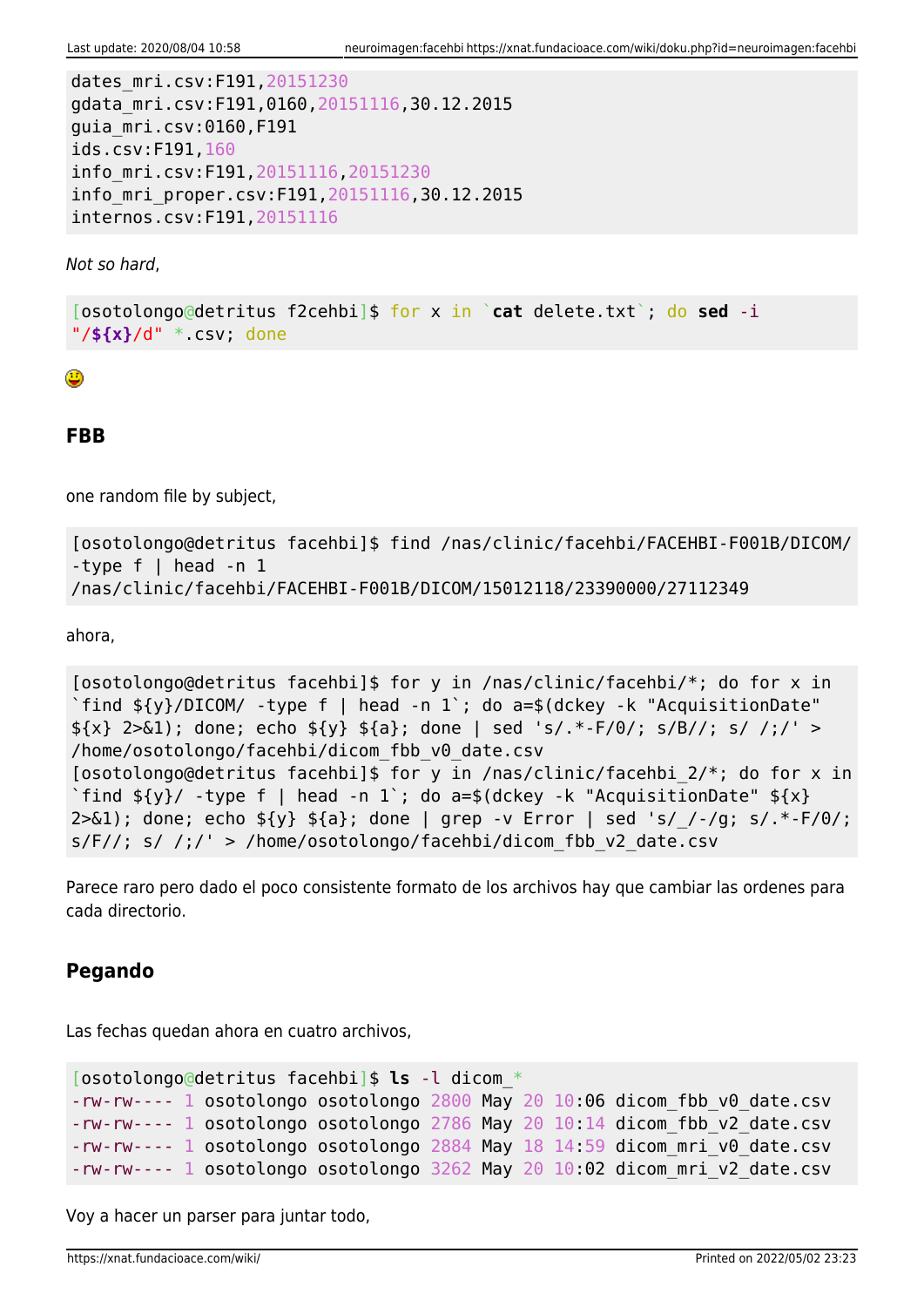#### [date\\_parser.pl](https://xnat.fundacioace.com/wiki/doku.php?do=export_code&id=neuroimagen:facehbi&codeblock=33)

```
#!/usr/bin/perl
#
#use strict;
#use warnings;
my %fdates = ( FBBv0 \Rightarrow "dicom fbb v0 date.csv",
         FBBv2 => "dicom_fbb_v2_date.csv",
        MRIv0 \implies "dicom mri v0 date.csv",MRIv2 \implies "dicom mri v2 date.csv",);
my $fdpath = '/home/osotolongo/facehbi/';
my %imgdates;
foreach my $fdate (sort keys %fdates){
        $real file = $fdpath. $fdates{$fdate}; open IDF, "<$real_file" or die "No such file";
         while(<IDF>){
                 (my $subject, my $imdate) = / (.*); (.*)/;$img dates{$subject}{$fdate} = $imdate; }
         close IDF;
}
print "Subject";
foreach my $fdate (sort keys %fdates){
         print ", $fdate";
}
print "\n";
foreach my $subject (sort keys %imgdates){
         print "$subject";
         foreach my $fdate (sort keys %fdates){
                  if (exists($imgdates{$subject}{$fdate})){
                           print ", $imgdates{$subject}{$fdate}";
                  }else{
                           print ", -";
\{x_i\}_{i=1}^n , where \{x_i\}_{i=1}^n }
         print "\n";
}
```
y ahi va,

```
[osotolongo@detritus facehbi]$ ./date_parser.pl > dicom_dates.csv
[osotolongo@detritus facehbi]$ head dicom_dates.csv
Subject, FBBv0, FBBv2, MRIv0, MRIv2
0001, 20141211, 20170126, 20141205, 20170124
0002, 20141211, 20170420, 20141205, 20170323
0003, 20141218, 20170126, 20141211, 20170123
```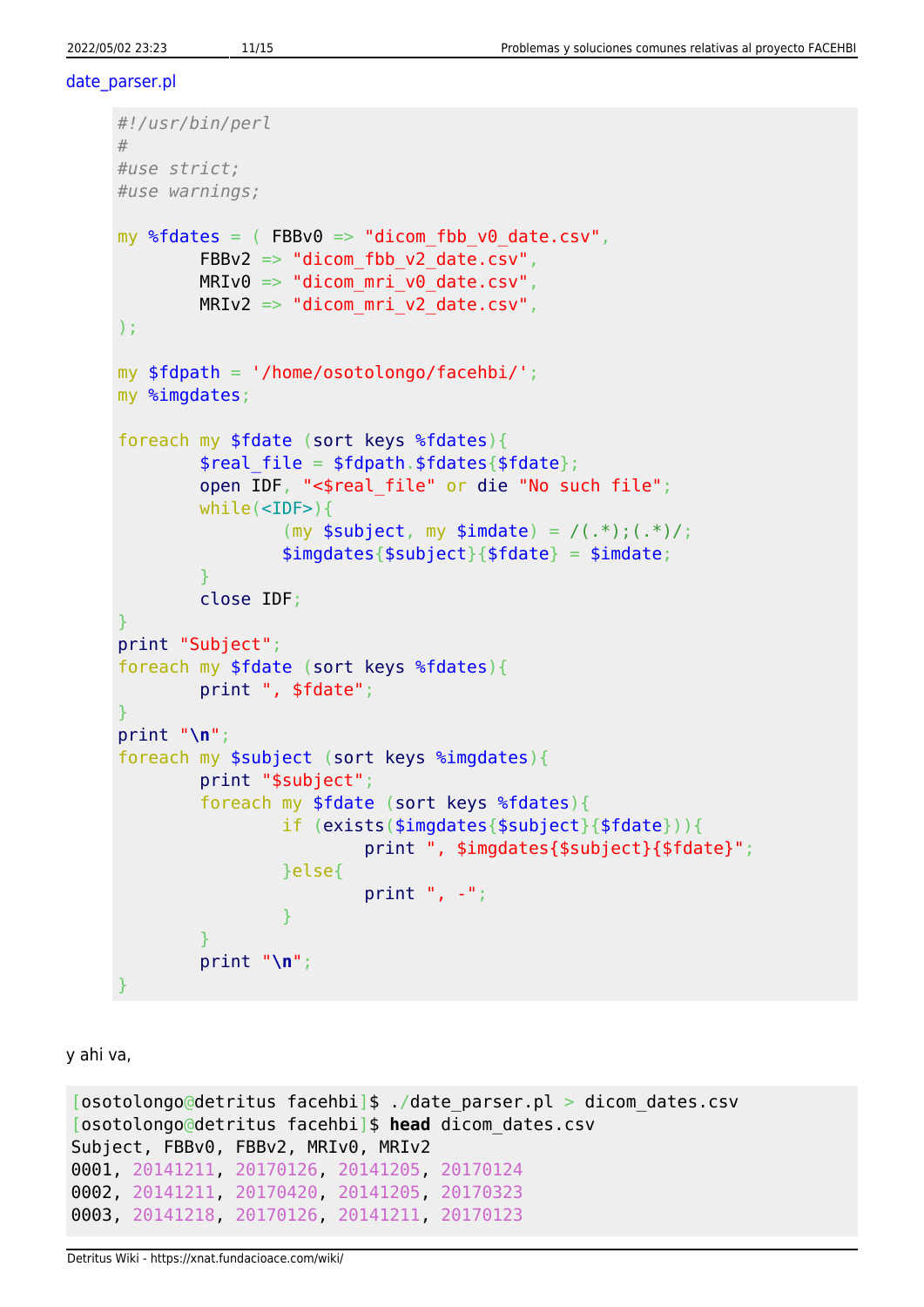```
0004, 20141218, -, 20141212, -
0005, 20150122, 20170202, 20150107, 20170123
0006, 20150115, 20170126, 20141223, 20170124
0007, 20150115, 20170126, 20141219, 20170120
0008, 20150115, 20170202, 20141220, 20170125
0009, 20150129, 20170216, 20150110, 20170207
```
## **Integrar fechas con datos**

## join conv.pl

```
#!/usr/bin/perl
use strict;
use warnings;
use Data::Dump qw(dump);
my %fdates = (FBBv0 \implies "conv dicom fbb v0 date.csv",
         FBBv2 \Rightarrow "conv dicom fbb v2 date.csv",
        MRIv0 \implies "conv\,dicom\,mri\,v0\,date.csv",MRIv2 => "conv dicom mri v2 date.csv",
);
my %ofiles = (FBBV0 \implies "facehbi fbb v0 date a.csv",
         FBBv2 => "facehbi_fbb_v2_date_a.csv",
        MRIv0 \implies "facehbi mri v0 date a.csv",MRIv2 => "facehbi_mri_v2 date a.csv",
);
my $info file = "internos.csv";
my %internos;
open IIF, "<$info_file";
while (<IIF>)if(/(F.*);(.*)/){
                  (my $fnumber, my $inumber) = / (F.*); (.*)/;$internos{$fnumber} = $inumber; }
}
close IIF;
my %dates;
foreach my $fdate (sort keys %fdates){
          open IDF, "<$fdates{$fdate}" or die "NO such file!";
         while(<IDF>){
                 if(/(F.*);(.*)/){
                          (my $fnumber, my \$date) = / (F.*); (.*)/;(my \text{Scdate} = \text{Sdate}) =~
s/(\d{4})(\d{2})(\d{2})(\d{2})/53.52.51/;
```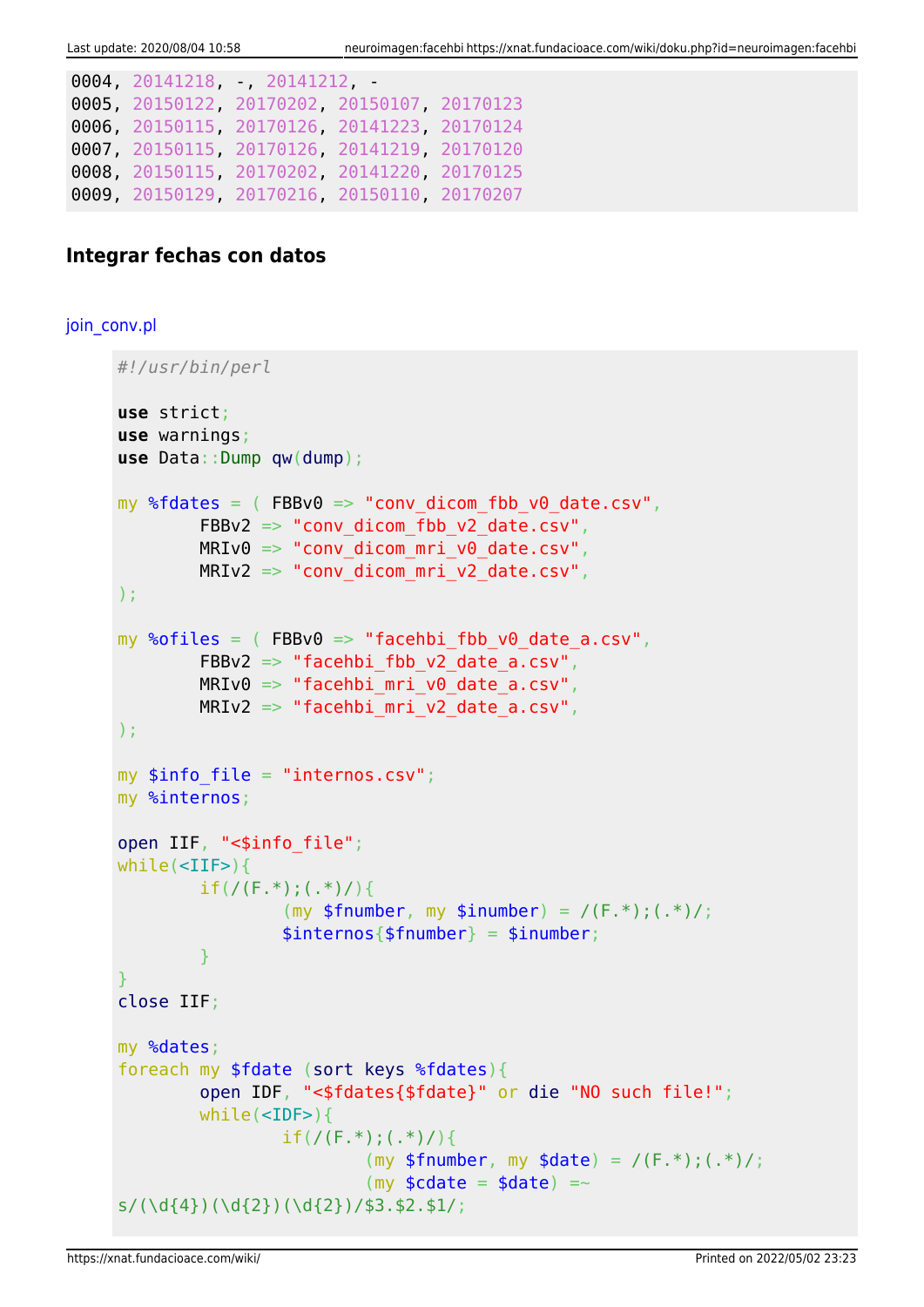

```
osotolongo@daisy:~/Cloud/NI_ACE/facehbi> scp -P 20022
detritus.fundacioace.com:/nas/data/facehbi/facehbi_mri.csv ./
facehbi_mri.csv
100% 764KB 1.5MB/s 00:00
osotolongo@daisy:~/Cloud/NI_ACE/facehbi> sed 's/0/F/; s/Subject/FACEHBI/'
facehbi_mri.csv > facehbi_mri_v0.csv
osotolongo@daisy:~/Cloud/NI_ACE/facehbi> join -t";"
facehbi mri v0 date a.csv facehbi mri v0.csv > facehbi mri v0 data.csv
```
jodidos problemas de permisos

[root@detritus ~]# chmod g+rwx /nas/data/subjects/facehbi\_smc0003 -R ..... [osotolongo@detritus facehbi]\$ ls /nas/data/subjects/facehbi\_smc0003/ bem label labels morph mpg mri [osotolongo@detritus facehbi]\$ cat soloeste.csv 0003;smc [osotolongo@detritus facehbi]\$ precon.pl -cut soloeste.csv facehbi

## **Reprocesamiento**

Primero reconvertir los que estan mal, borrar los directorios de FS, crearlos de nuevo y recalcular FS.

```
[osotolongo@detritus facehbi]$ awk -F"/" '{print $5}' mover_estos.txt | sed
's/F/0/;s/_.*/;smc/' > /nas/data/v2MriPet/repetir.csv
...
```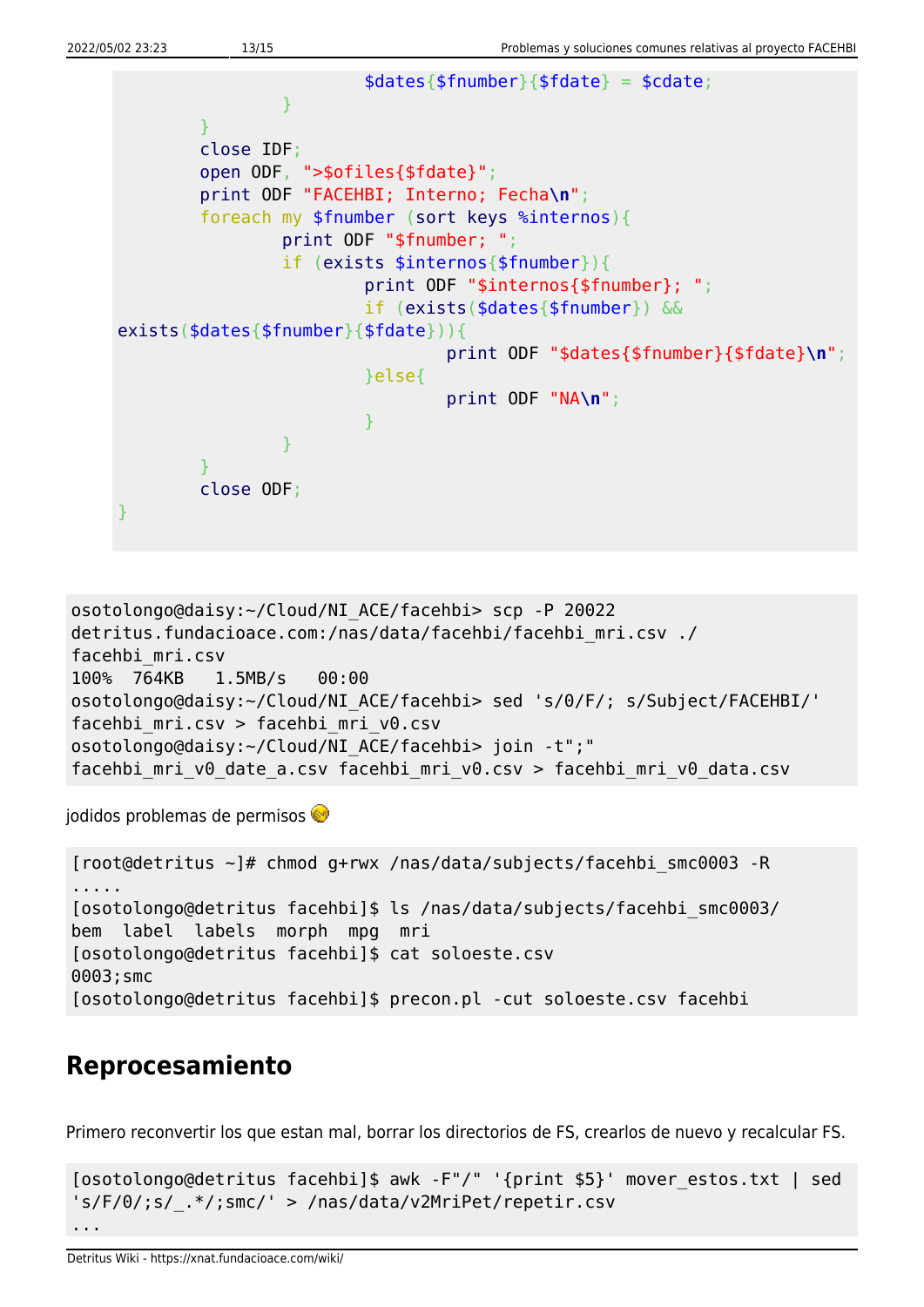| [osotolongo@detritus v2MriPet]\$ for x in `cat mri_repetir.dir`; do for s in<br>/nas/corachan/facehbi 2/\${x}/*; do if [[ `dckey -k "SeriesDescription"<br>\${s}/Img00001.dcm 2>&1   grep "t1_mprage_sag_p2_iso_1.0\$"` ]]; then dcm2niix<br>-z y -o /nas/data/v2MriPet/tmp \${s}; fi; done; mkdir<br>/nas/data/v2MriPet/processed/\${x}; mv tmp/*<br>/nas/data/v2MriPet/processed/\${x}/ ;done<br>[osotolongo@detritus v2MriPet]\$ for a in `ls processed/F*/*.nii.gz'; do<br>b=\$(echo \$a   sed s'/processed\/F/\/nas\/data\/v2MriPet\/mri\/smc0/;<br>$s/\sqrt{5}$ erie(/s000/; s/).*/.nii.gz/'); mv \${a} \${b}; done<br>[osotolongo@detritus v2MriPet]\$ for x in `awk -F";" '{print \$1}'<br>repetir.csv` ; do rm - rf /nas/data/subjects/v2MriPet smc\${x}; done<br>[osotolongo@detritus v2MriPet]\$ fsl2fs.pl -cut repetir.csv v2MriPet<br>[osotolongo@detritus v2MriPet]\$ precon.pl -cut repetir.csv v2MriPet<br>Submitted batch job 17319<br>[osotolongo@detritus v2MriPet]\$ squeue<br><b>JOBID PARTITION</b><br><b>NAME</b><br>USER ST<br><b>TIME</b><br><b>NODES</b><br>NODELIST (REASON)<br>devel fs_recon osotolon PD<br>0:00<br>$\mathbf 1$<br>17319<br>(Dependency)<br>1 brick03<br>17293<br>devel fs recon osotolon<br>0:04<br>$\mathsf{R}$<br>devel fs recon osotolon<br>0:04<br>1 brick03<br>17294<br>$\mathsf{R}$<br>devel fs recon osotolon<br>1 brick03<br>17295<br>$\mathsf{R}$<br>0:04<br>devel fs recon osotolon<br>17296<br>$\mathsf{R}$<br>0:04<br>1 brick03<br>devel fs_recon osotolon<br>1 brick03<br>17297<br>$\mathsf{R}$<br>0:04<br>devel fs recon osotolon<br>1 brick03<br>17298<br>$\mathsf R$<br>0:04<br>devel fs recon osotolon<br>1 brick03<br>17299<br>$\mathsf{R}$<br>0:04<br>devel fs recon osotolon<br>1 brick03<br>17300<br>$\mathsf{R}$<br>0:04<br>devel fs_recon osotolon<br>$\mathsf{R}$<br>0:04<br>1 brick03<br>17301<br>17302<br>devel fs recon osotolon<br>1 brick03<br>$\mathsf{R}$<br>0:04<br>17303<br>devel fs recon osotolon<br>0:04<br>1 brick03<br>R<br>devel fs recon osotolon<br>17304<br>${\sf R}$<br>0:04<br>1 brick03<br>devel fs recon osotolon<br>$\mathsf R$<br>0:04<br>1 brick03<br>17305<br>devel fs recon osotolon<br>$\mathsf{R}$<br>0:04<br>1 brick03<br>17306<br>devel fs recon osotolon<br>${\sf R}$<br>0:04<br>1 brick03<br>17307<br>devel fs_recon osotolon<br>${\sf R}$<br>0:04<br>17308<br>1 brick03<br>devel fs recon osotolon<br>$\mathsf R$<br>0:04<br>1 brick03<br>17309<br>devel fs recon osotolon<br>$\mathsf R$<br>0:04<br>1 brick03<br>17310<br>devel fs recon osotolon<br>${\sf R}$<br>17311<br>0:04<br>1 brick03<br>devel fs recon osotolon<br>${\sf R}$<br>1 brick03<br>17312<br>0:04<br>devel fs recon osotolon<br>${\sf R}$<br>0:04<br>1 brick03<br>17313<br>devel fs recon osotolon<br>$\mathsf R$<br>0:04<br>1 brick03<br>17314<br>devel fs recon osotolon<br>${\sf R}$<br>0:04<br>17315<br>1 brick03<br>${\sf R}$<br>devel fs recon osotolon<br>0:04<br>1 brick03<br>17316<br>devel fs recon osotolon<br>$\mathsf{R}$<br>0:04<br>1 brick03<br>17317 | [osotolongo@detritus v2MriPet]\$ awk -F";" '{print \$1}' repetir.csv   sed |  |  |  |              |      |           |  |
|------------------------------------------------------------------------------------------------------------------------------------------------------------------------------------------------------------------------------------------------------------------------------------------------------------------------------------------------------------------------------------------------------------------------------------------------------------------------------------------------------------------------------------------------------------------------------------------------------------------------------------------------------------------------------------------------------------------------------------------------------------------------------------------------------------------------------------------------------------------------------------------------------------------------------------------------------------------------------------------------------------------------------------------------------------------------------------------------------------------------------------------------------------------------------------------------------------------------------------------------------------------------------------------------------------------------------------------------------------------------------------------------------------------------------------------------------------------------------------------------------------------------------------------------------------------------------------------------------------------------------------------------------------------------------------------------------------------------------------------------------------------------------------------------------------------------------------------------------------------------------------------------------------------------------------------------------------------------------------------------------------------------------------------------------------------------------------------------------------------------------------------------------------------------------------------------------------------------------------------------------------------------------------------------------------------------------------------------------------------------------------------------------------------------------------------------------------------------------------------------------------------------------------------------------------------------------------------------------------------------------------------------------------------------------------------------------------------------------------------------------------------------------------------------------------------------------------------------------------------------------------------------------------------------------------------------------------------------------------------------------------------------------------------------|----------------------------------------------------------------------------|--|--|--|--------------|------|-----------|--|
|                                                                                                                                                                                                                                                                                                                                                                                                                                                                                                                                                                                                                                                                                                                                                                                                                                                                                                                                                                                                                                                                                                                                                                                                                                                                                                                                                                                                                                                                                                                                                                                                                                                                                                                                                                                                                                                                                                                                                                                                                                                                                                                                                                                                                                                                                                                                                                                                                                                                                                                                                                                                                                                                                                                                                                                                                                                                                                                                                                                                                                                | $'s/0/F/$ ' > mri repetir.dir                                              |  |  |  |              |      |           |  |
|                                                                                                                                                                                                                                                                                                                                                                                                                                                                                                                                                                                                                                                                                                                                                                                                                                                                                                                                                                                                                                                                                                                                                                                                                                                                                                                                                                                                                                                                                                                                                                                                                                                                                                                                                                                                                                                                                                                                                                                                                                                                                                                                                                                                                                                                                                                                                                                                                                                                                                                                                                                                                                                                                                                                                                                                                                                                                                                                                                                                                                                |                                                                            |  |  |  |              |      |           |  |
|                                                                                                                                                                                                                                                                                                                                                                                                                                                                                                                                                                                                                                                                                                                                                                                                                                                                                                                                                                                                                                                                                                                                                                                                                                                                                                                                                                                                                                                                                                                                                                                                                                                                                                                                                                                                                                                                                                                                                                                                                                                                                                                                                                                                                                                                                                                                                                                                                                                                                                                                                                                                                                                                                                                                                                                                                                                                                                                                                                                                                                                |                                                                            |  |  |  |              |      |           |  |
|                                                                                                                                                                                                                                                                                                                                                                                                                                                                                                                                                                                                                                                                                                                                                                                                                                                                                                                                                                                                                                                                                                                                                                                                                                                                                                                                                                                                                                                                                                                                                                                                                                                                                                                                                                                                                                                                                                                                                                                                                                                                                                                                                                                                                                                                                                                                                                                                                                                                                                                                                                                                                                                                                                                                                                                                                                                                                                                                                                                                                                                |                                                                            |  |  |  |              |      |           |  |
|                                                                                                                                                                                                                                                                                                                                                                                                                                                                                                                                                                                                                                                                                                                                                                                                                                                                                                                                                                                                                                                                                                                                                                                                                                                                                                                                                                                                                                                                                                                                                                                                                                                                                                                                                                                                                                                                                                                                                                                                                                                                                                                                                                                                                                                                                                                                                                                                                                                                                                                                                                                                                                                                                                                                                                                                                                                                                                                                                                                                                                                |                                                                            |  |  |  |              |      |           |  |
|                                                                                                                                                                                                                                                                                                                                                                                                                                                                                                                                                                                                                                                                                                                                                                                                                                                                                                                                                                                                                                                                                                                                                                                                                                                                                                                                                                                                                                                                                                                                                                                                                                                                                                                                                                                                                                                                                                                                                                                                                                                                                                                                                                                                                                                                                                                                                                                                                                                                                                                                                                                                                                                                                                                                                                                                                                                                                                                                                                                                                                                |                                                                            |  |  |  |              |      |           |  |
|                                                                                                                                                                                                                                                                                                                                                                                                                                                                                                                                                                                                                                                                                                                                                                                                                                                                                                                                                                                                                                                                                                                                                                                                                                                                                                                                                                                                                                                                                                                                                                                                                                                                                                                                                                                                                                                                                                                                                                                                                                                                                                                                                                                                                                                                                                                                                                                                                                                                                                                                                                                                                                                                                                                                                                                                                                                                                                                                                                                                                                                |                                                                            |  |  |  |              |      |           |  |
|                                                                                                                                                                                                                                                                                                                                                                                                                                                                                                                                                                                                                                                                                                                                                                                                                                                                                                                                                                                                                                                                                                                                                                                                                                                                                                                                                                                                                                                                                                                                                                                                                                                                                                                                                                                                                                                                                                                                                                                                                                                                                                                                                                                                                                                                                                                                                                                                                                                                                                                                                                                                                                                                                                                                                                                                                                                                                                                                                                                                                                                |                                                                            |  |  |  |              |      |           |  |
|                                                                                                                                                                                                                                                                                                                                                                                                                                                                                                                                                                                                                                                                                                                                                                                                                                                                                                                                                                                                                                                                                                                                                                                                                                                                                                                                                                                                                                                                                                                                                                                                                                                                                                                                                                                                                                                                                                                                                                                                                                                                                                                                                                                                                                                                                                                                                                                                                                                                                                                                                                                                                                                                                                                                                                                                                                                                                                                                                                                                                                                |                                                                            |  |  |  |              |      |           |  |
|                                                                                                                                                                                                                                                                                                                                                                                                                                                                                                                                                                                                                                                                                                                                                                                                                                                                                                                                                                                                                                                                                                                                                                                                                                                                                                                                                                                                                                                                                                                                                                                                                                                                                                                                                                                                                                                                                                                                                                                                                                                                                                                                                                                                                                                                                                                                                                                                                                                                                                                                                                                                                                                                                                                                                                                                                                                                                                                                                                                                                                                |                                                                            |  |  |  |              |      |           |  |
|                                                                                                                                                                                                                                                                                                                                                                                                                                                                                                                                                                                                                                                                                                                                                                                                                                                                                                                                                                                                                                                                                                                                                                                                                                                                                                                                                                                                                                                                                                                                                                                                                                                                                                                                                                                                                                                                                                                                                                                                                                                                                                                                                                                                                                                                                                                                                                                                                                                                                                                                                                                                                                                                                                                                                                                                                                                                                                                                                                                                                                                |                                                                            |  |  |  |              |      |           |  |
|                                                                                                                                                                                                                                                                                                                                                                                                                                                                                                                                                                                                                                                                                                                                                                                                                                                                                                                                                                                                                                                                                                                                                                                                                                                                                                                                                                                                                                                                                                                                                                                                                                                                                                                                                                                                                                                                                                                                                                                                                                                                                                                                                                                                                                                                                                                                                                                                                                                                                                                                                                                                                                                                                                                                                                                                                                                                                                                                                                                                                                                |                                                                            |  |  |  |              |      |           |  |
|                                                                                                                                                                                                                                                                                                                                                                                                                                                                                                                                                                                                                                                                                                                                                                                                                                                                                                                                                                                                                                                                                                                                                                                                                                                                                                                                                                                                                                                                                                                                                                                                                                                                                                                                                                                                                                                                                                                                                                                                                                                                                                                                                                                                                                                                                                                                                                                                                                                                                                                                                                                                                                                                                                                                                                                                                                                                                                                                                                                                                                                |                                                                            |  |  |  |              |      |           |  |
|                                                                                                                                                                                                                                                                                                                                                                                                                                                                                                                                                                                                                                                                                                                                                                                                                                                                                                                                                                                                                                                                                                                                                                                                                                                                                                                                                                                                                                                                                                                                                                                                                                                                                                                                                                                                                                                                                                                                                                                                                                                                                                                                                                                                                                                                                                                                                                                                                                                                                                                                                                                                                                                                                                                                                                                                                                                                                                                                                                                                                                                |                                                                            |  |  |  |              |      |           |  |
|                                                                                                                                                                                                                                                                                                                                                                                                                                                                                                                                                                                                                                                                                                                                                                                                                                                                                                                                                                                                                                                                                                                                                                                                                                                                                                                                                                                                                                                                                                                                                                                                                                                                                                                                                                                                                                                                                                                                                                                                                                                                                                                                                                                                                                                                                                                                                                                                                                                                                                                                                                                                                                                                                                                                                                                                                                                                                                                                                                                                                                                |                                                                            |  |  |  |              |      |           |  |
|                                                                                                                                                                                                                                                                                                                                                                                                                                                                                                                                                                                                                                                                                                                                                                                                                                                                                                                                                                                                                                                                                                                                                                                                                                                                                                                                                                                                                                                                                                                                                                                                                                                                                                                                                                                                                                                                                                                                                                                                                                                                                                                                                                                                                                                                                                                                                                                                                                                                                                                                                                                                                                                                                                                                                                                                                                                                                                                                                                                                                                                |                                                                            |  |  |  |              |      |           |  |
|                                                                                                                                                                                                                                                                                                                                                                                                                                                                                                                                                                                                                                                                                                                                                                                                                                                                                                                                                                                                                                                                                                                                                                                                                                                                                                                                                                                                                                                                                                                                                                                                                                                                                                                                                                                                                                                                                                                                                                                                                                                                                                                                                                                                                                                                                                                                                                                                                                                                                                                                                                                                                                                                                                                                                                                                                                                                                                                                                                                                                                                |                                                                            |  |  |  |              |      |           |  |
|                                                                                                                                                                                                                                                                                                                                                                                                                                                                                                                                                                                                                                                                                                                                                                                                                                                                                                                                                                                                                                                                                                                                                                                                                                                                                                                                                                                                                                                                                                                                                                                                                                                                                                                                                                                                                                                                                                                                                                                                                                                                                                                                                                                                                                                                                                                                                                                                                                                                                                                                                                                                                                                                                                                                                                                                                                                                                                                                                                                                                                                |                                                                            |  |  |  |              |      |           |  |
|                                                                                                                                                                                                                                                                                                                                                                                                                                                                                                                                                                                                                                                                                                                                                                                                                                                                                                                                                                                                                                                                                                                                                                                                                                                                                                                                                                                                                                                                                                                                                                                                                                                                                                                                                                                                                                                                                                                                                                                                                                                                                                                                                                                                                                                                                                                                                                                                                                                                                                                                                                                                                                                                                                                                                                                                                                                                                                                                                                                                                                                |                                                                            |  |  |  |              |      |           |  |
|                                                                                                                                                                                                                                                                                                                                                                                                                                                                                                                                                                                                                                                                                                                                                                                                                                                                                                                                                                                                                                                                                                                                                                                                                                                                                                                                                                                                                                                                                                                                                                                                                                                                                                                                                                                                                                                                                                                                                                                                                                                                                                                                                                                                                                                                                                                                                                                                                                                                                                                                                                                                                                                                                                                                                                                                                                                                                                                                                                                                                                                |                                                                            |  |  |  |              |      |           |  |
|                                                                                                                                                                                                                                                                                                                                                                                                                                                                                                                                                                                                                                                                                                                                                                                                                                                                                                                                                                                                                                                                                                                                                                                                                                                                                                                                                                                                                                                                                                                                                                                                                                                                                                                                                                                                                                                                                                                                                                                                                                                                                                                                                                                                                                                                                                                                                                                                                                                                                                                                                                                                                                                                                                                                                                                                                                                                                                                                                                                                                                                |                                                                            |  |  |  |              |      |           |  |
|                                                                                                                                                                                                                                                                                                                                                                                                                                                                                                                                                                                                                                                                                                                                                                                                                                                                                                                                                                                                                                                                                                                                                                                                                                                                                                                                                                                                                                                                                                                                                                                                                                                                                                                                                                                                                                                                                                                                                                                                                                                                                                                                                                                                                                                                                                                                                                                                                                                                                                                                                                                                                                                                                                                                                                                                                                                                                                                                                                                                                                                |                                                                            |  |  |  |              |      |           |  |
|                                                                                                                                                                                                                                                                                                                                                                                                                                                                                                                                                                                                                                                                                                                                                                                                                                                                                                                                                                                                                                                                                                                                                                                                                                                                                                                                                                                                                                                                                                                                                                                                                                                                                                                                                                                                                                                                                                                                                                                                                                                                                                                                                                                                                                                                                                                                                                                                                                                                                                                                                                                                                                                                                                                                                                                                                                                                                                                                                                                                                                                |                                                                            |  |  |  |              |      |           |  |
|                                                                                                                                                                                                                                                                                                                                                                                                                                                                                                                                                                                                                                                                                                                                                                                                                                                                                                                                                                                                                                                                                                                                                                                                                                                                                                                                                                                                                                                                                                                                                                                                                                                                                                                                                                                                                                                                                                                                                                                                                                                                                                                                                                                                                                                                                                                                                                                                                                                                                                                                                                                                                                                                                                                                                                                                                                                                                                                                                                                                                                                |                                                                            |  |  |  |              |      |           |  |
|                                                                                                                                                                                                                                                                                                                                                                                                                                                                                                                                                                                                                                                                                                                                                                                                                                                                                                                                                                                                                                                                                                                                                                                                                                                                                                                                                                                                                                                                                                                                                                                                                                                                                                                                                                                                                                                                                                                                                                                                                                                                                                                                                                                                                                                                                                                                                                                                                                                                                                                                                                                                                                                                                                                                                                                                                                                                                                                                                                                                                                                |                                                                            |  |  |  |              |      |           |  |
|                                                                                                                                                                                                                                                                                                                                                                                                                                                                                                                                                                                                                                                                                                                                                                                                                                                                                                                                                                                                                                                                                                                                                                                                                                                                                                                                                                                                                                                                                                                                                                                                                                                                                                                                                                                                                                                                                                                                                                                                                                                                                                                                                                                                                                                                                                                                                                                                                                                                                                                                                                                                                                                                                                                                                                                                                                                                                                                                                                                                                                                |                                                                            |  |  |  |              |      |           |  |
|                                                                                                                                                                                                                                                                                                                                                                                                                                                                                                                                                                                                                                                                                                                                                                                                                                                                                                                                                                                                                                                                                                                                                                                                                                                                                                                                                                                                                                                                                                                                                                                                                                                                                                                                                                                                                                                                                                                                                                                                                                                                                                                                                                                                                                                                                                                                                                                                                                                                                                                                                                                                                                                                                                                                                                                                                                                                                                                                                                                                                                                |                                                                            |  |  |  |              |      |           |  |
|                                                                                                                                                                                                                                                                                                                                                                                                                                                                                                                                                                                                                                                                                                                                                                                                                                                                                                                                                                                                                                                                                                                                                                                                                                                                                                                                                                                                                                                                                                                                                                                                                                                                                                                                                                                                                                                                                                                                                                                                                                                                                                                                                                                                                                                                                                                                                                                                                                                                                                                                                                                                                                                                                                                                                                                                                                                                                                                                                                                                                                                |                                                                            |  |  |  |              |      |           |  |
|                                                                                                                                                                                                                                                                                                                                                                                                                                                                                                                                                                                                                                                                                                                                                                                                                                                                                                                                                                                                                                                                                                                                                                                                                                                                                                                                                                                                                                                                                                                                                                                                                                                                                                                                                                                                                                                                                                                                                                                                                                                                                                                                                                                                                                                                                                                                                                                                                                                                                                                                                                                                                                                                                                                                                                                                                                                                                                                                                                                                                                                |                                                                            |  |  |  |              |      |           |  |
|                                                                                                                                                                                                                                                                                                                                                                                                                                                                                                                                                                                                                                                                                                                                                                                                                                                                                                                                                                                                                                                                                                                                                                                                                                                                                                                                                                                                                                                                                                                                                                                                                                                                                                                                                                                                                                                                                                                                                                                                                                                                                                                                                                                                                                                                                                                                                                                                                                                                                                                                                                                                                                                                                                                                                                                                                                                                                                                                                                                                                                                |                                                                            |  |  |  |              |      |           |  |
|                                                                                                                                                                                                                                                                                                                                                                                                                                                                                                                                                                                                                                                                                                                                                                                                                                                                                                                                                                                                                                                                                                                                                                                                                                                                                                                                                                                                                                                                                                                                                                                                                                                                                                                                                                                                                                                                                                                                                                                                                                                                                                                                                                                                                                                                                                                                                                                                                                                                                                                                                                                                                                                                                                                                                                                                                                                                                                                                                                                                                                                |                                                                            |  |  |  |              |      |           |  |
|                                                                                                                                                                                                                                                                                                                                                                                                                                                                                                                                                                                                                                                                                                                                                                                                                                                                                                                                                                                                                                                                                                                                                                                                                                                                                                                                                                                                                                                                                                                                                                                                                                                                                                                                                                                                                                                                                                                                                                                                                                                                                                                                                                                                                                                                                                                                                                                                                                                                                                                                                                                                                                                                                                                                                                                                                                                                                                                                                                                                                                                |                                                                            |  |  |  |              |      |           |  |
|                                                                                                                                                                                                                                                                                                                                                                                                                                                                                                                                                                                                                                                                                                                                                                                                                                                                                                                                                                                                                                                                                                                                                                                                                                                                                                                                                                                                                                                                                                                                                                                                                                                                                                                                                                                                                                                                                                                                                                                                                                                                                                                                                                                                                                                                                                                                                                                                                                                                                                                                                                                                                                                                                                                                                                                                                                                                                                                                                                                                                                                |                                                                            |  |  |  |              |      |           |  |
|                                                                                                                                                                                                                                                                                                                                                                                                                                                                                                                                                                                                                                                                                                                                                                                                                                                                                                                                                                                                                                                                                                                                                                                                                                                                                                                                                                                                                                                                                                                                                                                                                                                                                                                                                                                                                                                                                                                                                                                                                                                                                                                                                                                                                                                                                                                                                                                                                                                                                                                                                                                                                                                                                                                                                                                                                                                                                                                                                                                                                                                |                                                                            |  |  |  |              |      |           |  |
|                                                                                                                                                                                                                                                                                                                                                                                                                                                                                                                                                                                                                                                                                                                                                                                                                                                                                                                                                                                                                                                                                                                                                                                                                                                                                                                                                                                                                                                                                                                                                                                                                                                                                                                                                                                                                                                                                                                                                                                                                                                                                                                                                                                                                                                                                                                                                                                                                                                                                                                                                                                                                                                                                                                                                                                                                                                                                                                                                                                                                                                |                                                                            |  |  |  |              |      |           |  |
|                                                                                                                                                                                                                                                                                                                                                                                                                                                                                                                                                                                                                                                                                                                                                                                                                                                                                                                                                                                                                                                                                                                                                                                                                                                                                                                                                                                                                                                                                                                                                                                                                                                                                                                                                                                                                                                                                                                                                                                                                                                                                                                                                                                                                                                                                                                                                                                                                                                                                                                                                                                                                                                                                                                                                                                                                                                                                                                                                                                                                                                |                                                                            |  |  |  |              |      |           |  |
|                                                                                                                                                                                                                                                                                                                                                                                                                                                                                                                                                                                                                                                                                                                                                                                                                                                                                                                                                                                                                                                                                                                                                                                                                                                                                                                                                                                                                                                                                                                                                                                                                                                                                                                                                                                                                                                                                                                                                                                                                                                                                                                                                                                                                                                                                                                                                                                                                                                                                                                                                                                                                                                                                                                                                                                                                                                                                                                                                                                                                                                |                                                                            |  |  |  |              |      |           |  |
|                                                                                                                                                                                                                                                                                                                                                                                                                                                                                                                                                                                                                                                                                                                                                                                                                                                                                                                                                                                                                                                                                                                                                                                                                                                                                                                                                                                                                                                                                                                                                                                                                                                                                                                                                                                                                                                                                                                                                                                                                                                                                                                                                                                                                                                                                                                                                                                                                                                                                                                                                                                                                                                                                                                                                                                                                                                                                                                                                                                                                                                |                                                                            |  |  |  |              |      |           |  |
|                                                                                                                                                                                                                                                                                                                                                                                                                                                                                                                                                                                                                                                                                                                                                                                                                                                                                                                                                                                                                                                                                                                                                                                                                                                                                                                                                                                                                                                                                                                                                                                                                                                                                                                                                                                                                                                                                                                                                                                                                                                                                                                                                                                                                                                                                                                                                                                                                                                                                                                                                                                                                                                                                                                                                                                                                                                                                                                                                                                                                                                |                                                                            |  |  |  |              |      |           |  |
|                                                                                                                                                                                                                                                                                                                                                                                                                                                                                                                                                                                                                                                                                                                                                                                                                                                                                                                                                                                                                                                                                                                                                                                                                                                                                                                                                                                                                                                                                                                                                                                                                                                                                                                                                                                                                                                                                                                                                                                                                                                                                                                                                                                                                                                                                                                                                                                                                                                                                                                                                                                                                                                                                                                                                                                                                                                                                                                                                                                                                                                |                                                                            |  |  |  |              |      |           |  |
|                                                                                                                                                                                                                                                                                                                                                                                                                                                                                                                                                                                                                                                                                                                                                                                                                                                                                                                                                                                                                                                                                                                                                                                                                                                                                                                                                                                                                                                                                                                                                                                                                                                                                                                                                                                                                                                                                                                                                                                                                                                                                                                                                                                                                                                                                                                                                                                                                                                                                                                                                                                                                                                                                                                                                                                                                                                                                                                                                                                                                                                |                                                                            |  |  |  |              |      |           |  |
|                                                                                                                                                                                                                                                                                                                                                                                                                                                                                                                                                                                                                                                                                                                                                                                                                                                                                                                                                                                                                                                                                                                                                                                                                                                                                                                                                                                                                                                                                                                                                                                                                                                                                                                                                                                                                                                                                                                                                                                                                                                                                                                                                                                                                                                                                                                                                                                                                                                                                                                                                                                                                                                                                                                                                                                                                                                                                                                                                                                                                                                |                                                                            |  |  |  |              |      |           |  |
|                                                                                                                                                                                                                                                                                                                                                                                                                                                                                                                                                                                                                                                                                                                                                                                                                                                                                                                                                                                                                                                                                                                                                                                                                                                                                                                                                                                                                                                                                                                                                                                                                                                                                                                                                                                                                                                                                                                                                                                                                                                                                                                                                                                                                                                                                                                                                                                                                                                                                                                                                                                                                                                                                                                                                                                                                                                                                                                                                                                                                                                |                                                                            |  |  |  |              |      |           |  |
|                                                                                                                                                                                                                                                                                                                                                                                                                                                                                                                                                                                                                                                                                                                                                                                                                                                                                                                                                                                                                                                                                                                                                                                                                                                                                                                                                                                                                                                                                                                                                                                                                                                                                                                                                                                                                                                                                                                                                                                                                                                                                                                                                                                                                                                                                                                                                                                                                                                                                                                                                                                                                                                                                                                                                                                                                                                                                                                                                                                                                                                |                                                                            |  |  |  |              |      |           |  |
|                                                                                                                                                                                                                                                                                                                                                                                                                                                                                                                                                                                                                                                                                                                                                                                                                                                                                                                                                                                                                                                                                                                                                                                                                                                                                                                                                                                                                                                                                                                                                                                                                                                                                                                                                                                                                                                                                                                                                                                                                                                                                                                                                                                                                                                                                                                                                                                                                                                                                                                                                                                                                                                                                                                                                                                                                                                                                                                                                                                                                                                |                                                                            |  |  |  |              |      |           |  |
|                                                                                                                                                                                                                                                                                                                                                                                                                                                                                                                                                                                                                                                                                                                                                                                                                                                                                                                                                                                                                                                                                                                                                                                                                                                                                                                                                                                                                                                                                                                                                                                                                                                                                                                                                                                                                                                                                                                                                                                                                                                                                                                                                                                                                                                                                                                                                                                                                                                                                                                                                                                                                                                                                                                                                                                                                                                                                                                                                                                                                                                |                                                                            |  |  |  |              |      |           |  |
| devel fs_recon osotolon                                                                                                                                                                                                                                                                                                                                                                                                                                                                                                                                                                                                                                                                                                                                                                                                                                                                                                                                                                                                                                                                                                                                                                                                                                                                                                                                                                                                                                                                                                                                                                                                                                                                                                                                                                                                                                                                                                                                                                                                                                                                                                                                                                                                                                                                                                                                                                                                                                                                                                                                                                                                                                                                                                                                                                                                                                                                                                                                                                                                                        | 17318                                                                      |  |  |  | $\mathsf{R}$ | 0:04 | 1 brick03 |  |